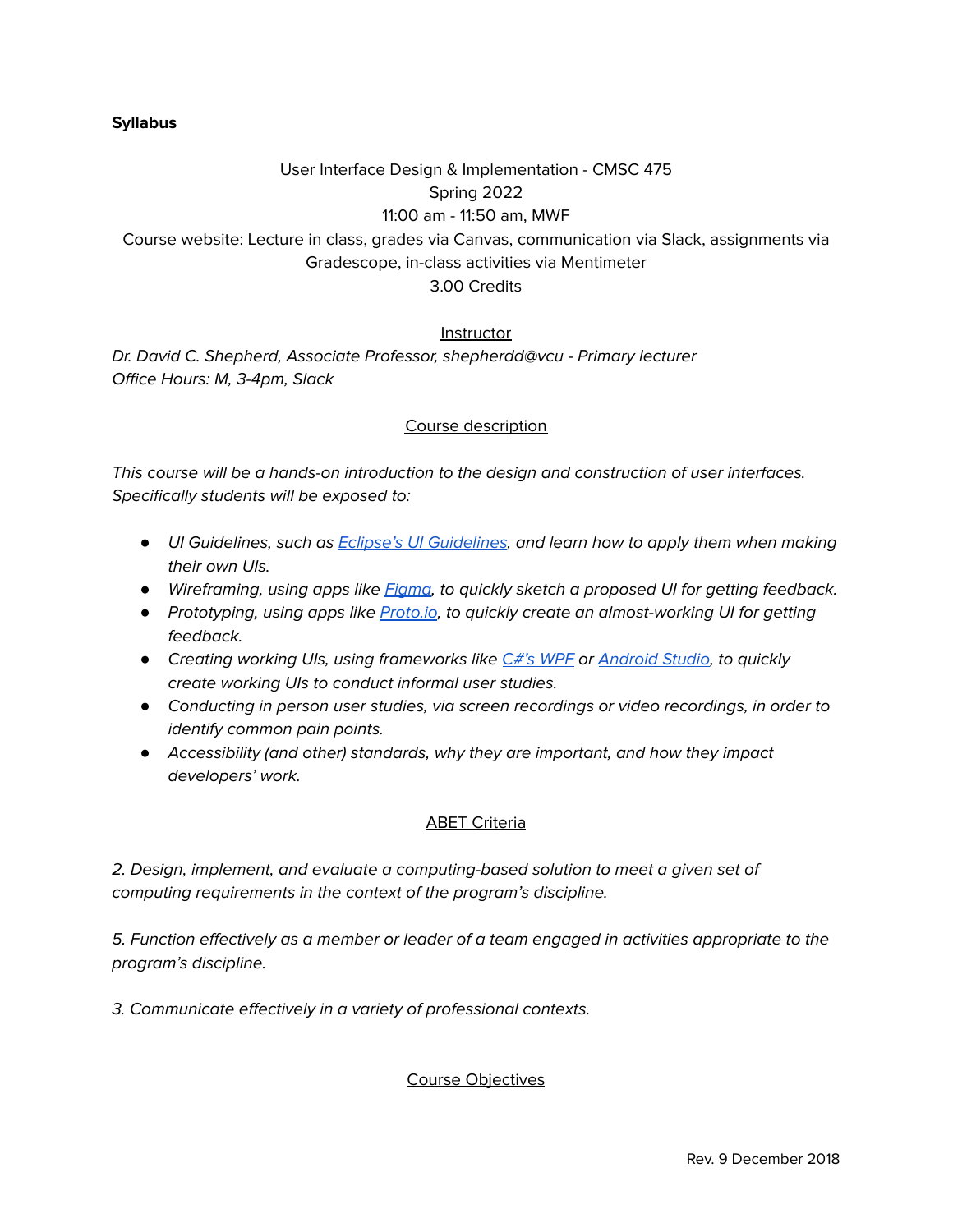At the end of this course students should be able to create a user interface for a given task that follows UI best practices. This implies that they have the necessary skills to wireframe, prototype, create working code, conduct user studies, etc. Students will be evaluated by the quality of the user interfaces that they are able to produce for this class.

## Course Policies and Expectations

Students should attend every class. In most classes we will conduct a learning activity, such as drawing a UI on paper or conducting a user study of a mobile app. SOME of these activities will be graded, and thus, missing class means taking a chance on missing a graded learning activity. For many of these learning activities students will have to install software on their laptop prior to class. Please see the syllabus for the necessary software for upcoming class sessions.

Late assignments are accepted, up to one day late, at a penalty of 50% off.

Email should only be used for emergencies (e.g., missing an exam due to hospitalization). Otherwise, all communication should be directed towards Slack (channel #uxclass2021 in the vcucs workspace). If you have a question it is likely that someone else has the same question, so post it there. Slack will be checked at least twice a week by the instructor.

### Materials and Access

Any required materials will be linked to from the syllabus. Grades will be posted on Canvas. Some assignments will be submitted via GradeScope. Mentimeter will be used in class for activities. Slack (vcucs.slack.com uxClass2021) will be the primary communication.

### Assignments and Grading Procedures

In-class activities: 40% Class project: 40% Mid-term: 10% Final: 10%

**Activities** will happen in class, such as questions asked via Mentimeter or examples of good / bad UI submitted via GradeScope. Some of these activities will be graded, some will not. This will be announced in class, for each class, when the activity is assigned.

The final **project** will be to make an app for Android phones. It will be an implementation of the [Squares](https://www.familyeducation.com/fun/pen-paper-games/squares-game) game. It can be created using \*any\* technique you prefer; I will only review the UI, not the code. I recommend considering Android Studio. Note that there will be several deliverables during the semester related to this project.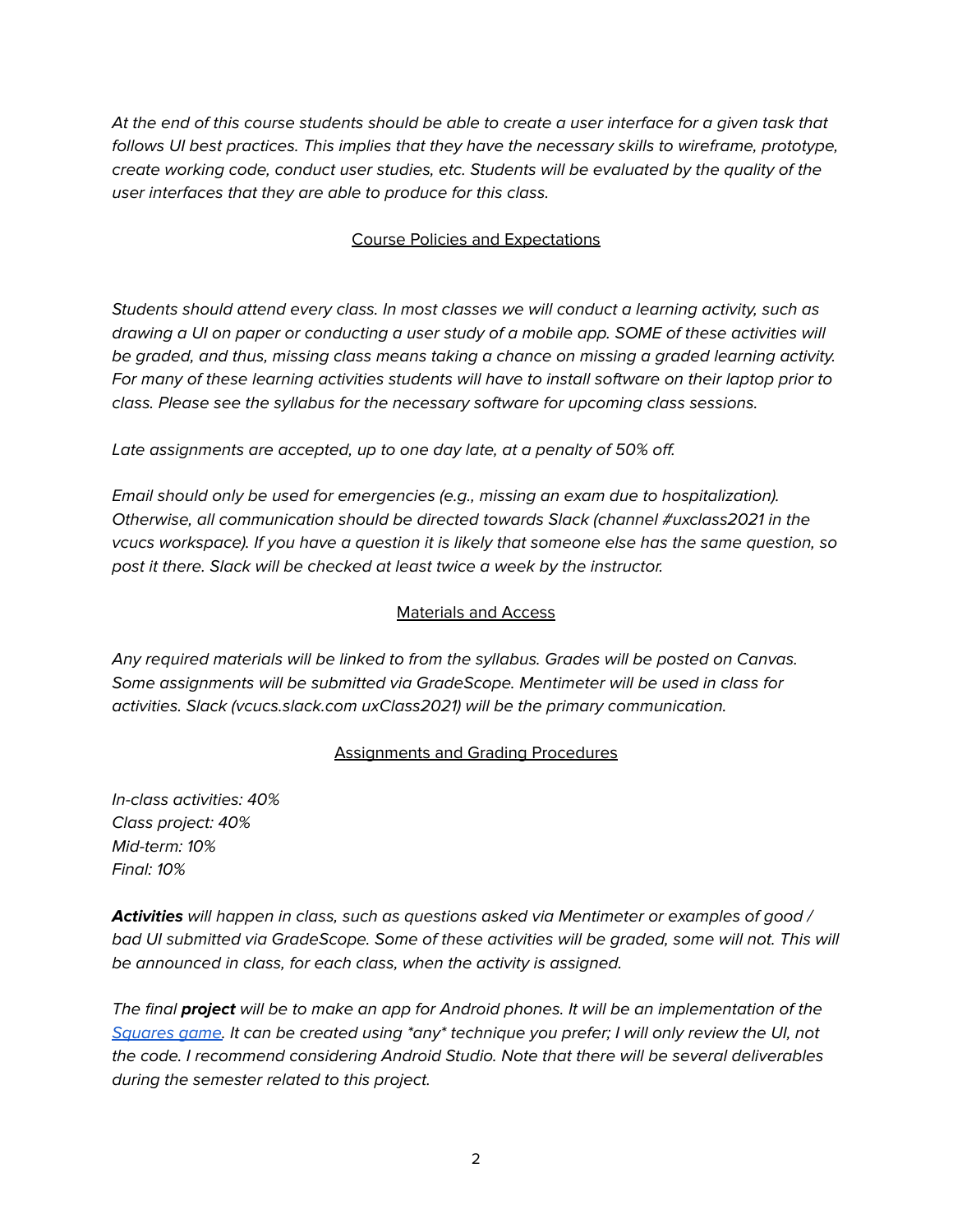The **Mid-term** and **final** will be an in-class exam that requires a laptop. Please discuss with me if you do not have a laptop.

**Grading scale**: 100-90 A, 89-80 B, 79-70 C, 69-60 D, 59-0 F

**Attendance policy**: attendance is not required. However, note that in-class activities account for 40% of your overall grade.

### **Academic Integrity**

Students should visit <http://go.vcu.edu/syllabus> and review all syllabus statement information. The full university syllabus statement includes information on safety, registration, the VCU Honor Code, student conduct, withdrawal and more.

### Course Schedule or Outline

| Date             |                | Lecture                             | Project deliverables -<br>due beginning of<br>class         |
|------------------|----------------|-------------------------------------|-------------------------------------------------------------|
| Jan 19           | 1              | <b>Intro &amp; Overview</b>         |                                                             |
| 21               | $\overline{2}$ | <b>Wireframes / sketching</b>       | Form groups - due at<br>end of class<br>1% of project grade |
| 24               | 3              | <b>Paper sketch</b>                 |                                                             |
| 26               | 4              | Nielsen's 10 Heuristics - 1         |                                                             |
| 28               | 5              | Nielsen's 10 Heuristics - 2         |                                                             |
| 31               | 6              | <b>Paper flowchart (2-3 states)</b> | Wireframe of main<br>page of app<br>5% of project grade     |
| Feb <sub>2</sub> | $\overline{z}$ | Prototyping                         |                                                             |
| 4                | 8              | <b>User Study Intro</b>             |                                                             |
| 7                | 9              | <b>UI tool sketch</b>               | Critique of another<br>group's wireframe<br>5%              |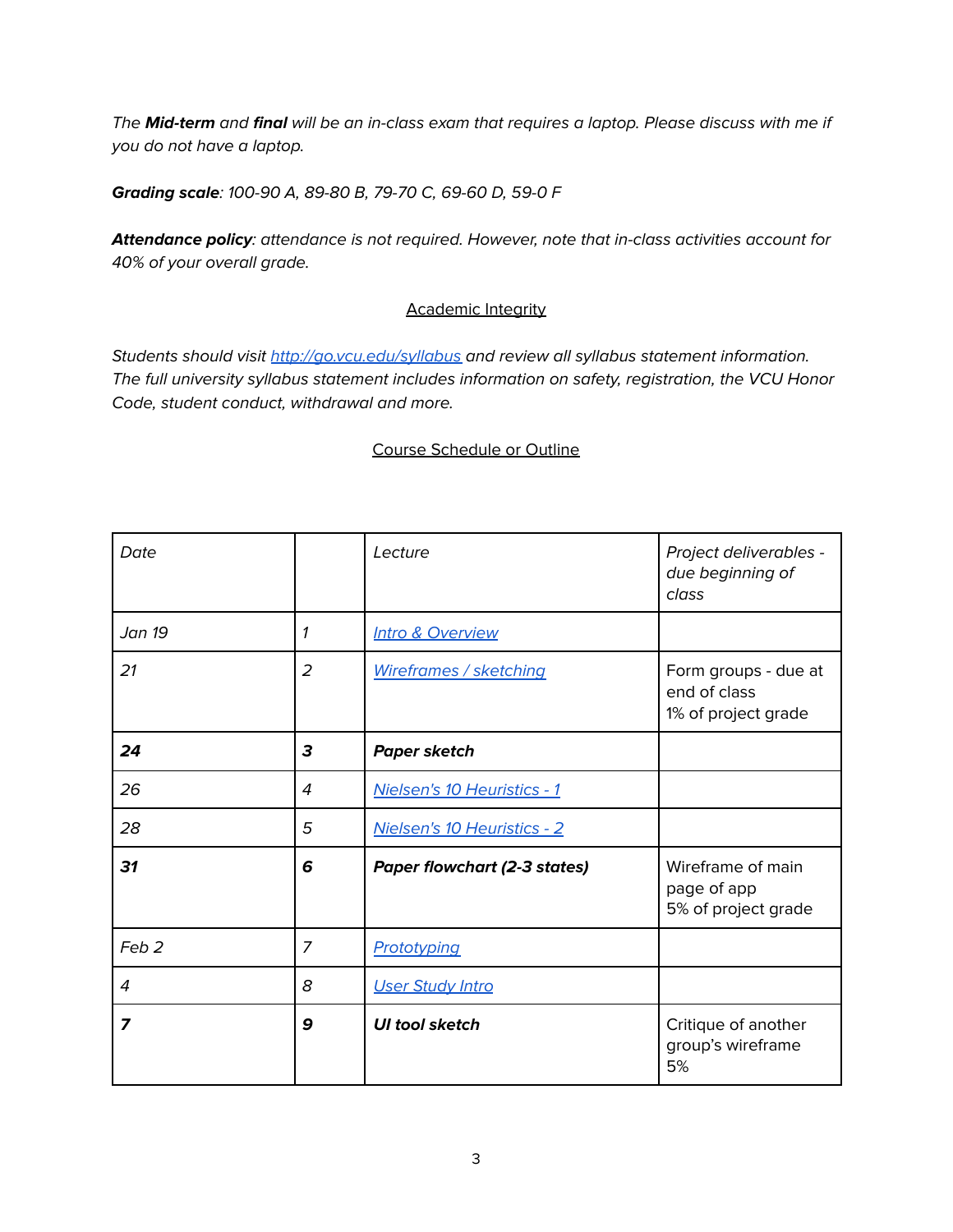| 9              | 10 | <b>Branding guidelines</b>  |                                                               |
|----------------|----|-----------------------------|---------------------------------------------------------------|
| 11             | 11 | <b>UI</b> quidelines        |                                                               |
| 14             | 12 | <b>UI tool sketch</b>       | Full mockup<br>Due electronically<br>Include team name<br>10% |
| 16             | 13 | Color guidelines            |                                                               |
| 18             | 14 | <b>Accessibility</b>        |                                                               |
| 21             | 15 | First page design - UI Tool |                                                               |
| 23             | 16 | <b>User Study in-depth</b>  |                                                               |
| 25             | 17 | <b>Aesthetics</b>           |                                                               |
| 28             | 18 | <b>Design</b>               | <b>MVP</b><br>Due electronically<br>Include team name<br>19%  |
| Mar 2          | 19 | Schneiderman's rules - 1    |                                                               |
| $\overline{4}$ | 20 | Review projects             |                                                               |
| 14             |    | <b>Review</b>               |                                                               |
| 16             |    | <b>MIDTERM</b>              | <b>MIDTERM</b><br>(Gradescope)                                |
| 18             |    | Review projects             |                                                               |
| 21             | 21 | <b>Studio</b>               |                                                               |
| 23             | 31 | Augmented reality           |                                                               |
| 25             | 27 | Web vs Phone                |                                                               |
| 28             | 25 | Voice app w/ paper          | Version 0.1<br>Due electronically<br>Include team name<br>20% |
| 30             | 23 | Keyboards                   |                                                               |
| April 1        | 30 | Gestures                    |                                                               |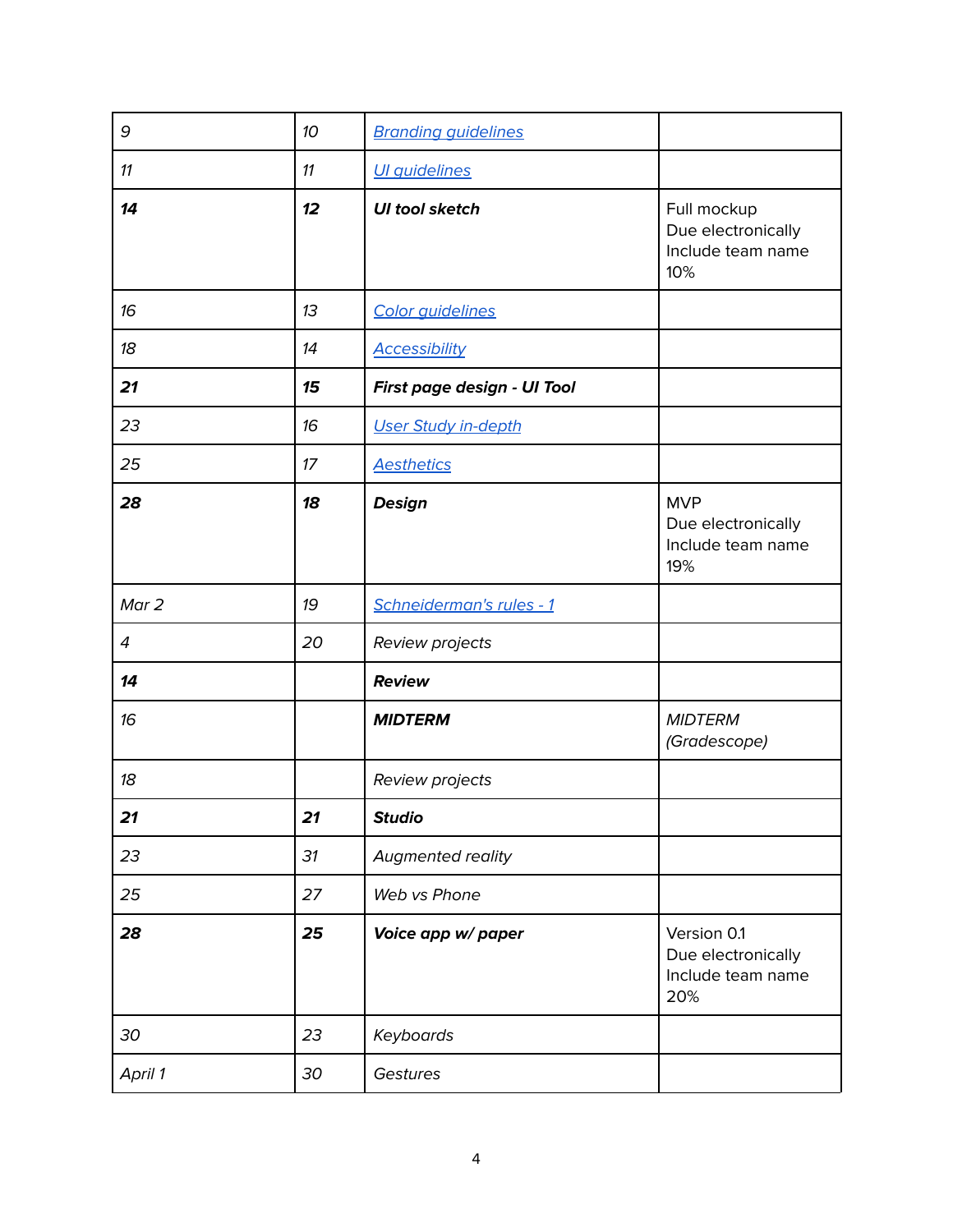| April 4 | 25a | Voice app w/ prototype |                                                                                                                                                                                                                                                 |
|---------|-----|------------------------|-------------------------------------------------------------------------------------------------------------------------------------------------------------------------------------------------------------------------------------------------|
| 6       | 22  | Fonts                  |                                                                                                                                                                                                                                                 |
| 8       | 26  | <b>VR</b>              |                                                                                                                                                                                                                                                 |
| 11      |     | Voice app deployed     |                                                                                                                                                                                                                                                 |
| 13      | 24  | <b>Metrics</b>         |                                                                                                                                                                                                                                                 |
| 15      | 31  | End-user programming   |                                                                                                                                                                                                                                                 |
| 18      |     | Web app sketch         |                                                                                                                                                                                                                                                 |
| 20      |     | Learning / tutorials   |                                                                                                                                                                                                                                                 |
| 22      |     | Navigation             | Version 1.0<br>1.<br>Walkthrough<br>video $(2-5)$<br>min)<br>a. Must<br>show<br>app<br>workin<br>g as<br>you<br>move<br>in the<br>real<br>world<br>2. Advertising<br>video (1 min or<br>less)<br>Due electronically<br>Include team name<br>20% |
| 25      |     | Web app UI tool        |                                                                                                                                                                                                                                                 |
| 27      | 28  | <b>UX Laws</b>         |                                                                                                                                                                                                                                                 |
| 29      | 28  | <b>UX Laws</b>         |                                                                                                                                                                                                                                                 |
| 30      |     | Project showcase I     |                                                                                                                                                                                                                                                 |
| May 2   |     | Project showcase II    |                                                                                                                                                                                                                                                 |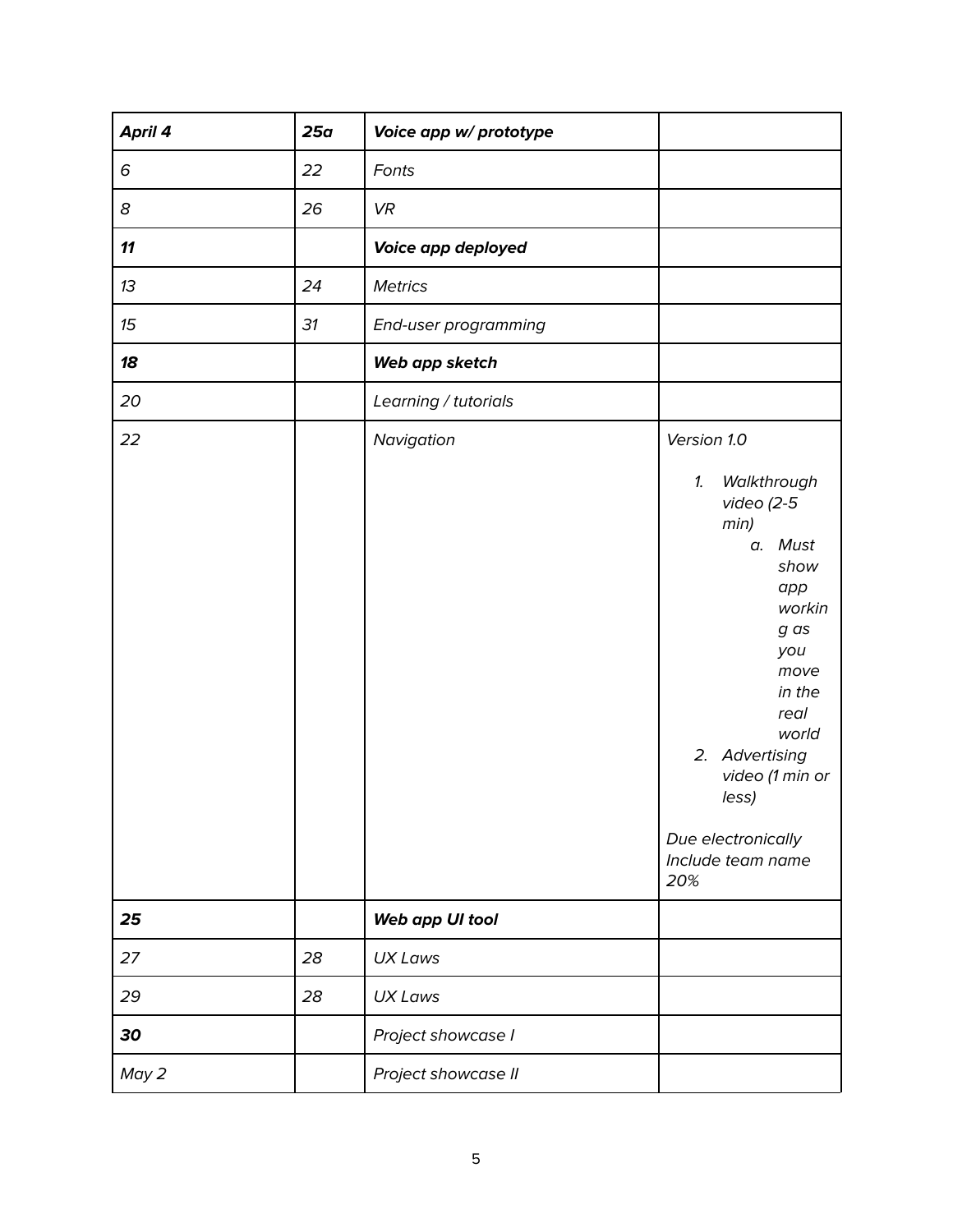### **Technology Support**

**Engineering & VCU Resources:**

· **Personal Computer Requirement**: For our current system requirements and recommendations, see: <https://egr.vcu.edu/admissions/accepted/computer-recommendations/>

· **Remote Access to Public Lab computers**: To provide remote access, we use the Citrix App2Go environment to provide full and exclusive control over "the next available" computer in the lab. See this link for more details: <https://wiki.vcu.edu/x/Oa0tBg>

· **VCU provides a lot of software available for students to download to their personal computers.** For a list of software and the specifics for each, see: [https://ts.vcu.edu/software-center/.](https://ts.vcu.edu/software-center/) In particular, [Microsoft](https://go.vcu.edu/microsoft) Office is available free to students.

· **VCU is transitioning to Canvas.** See the Canvas Student Guide at this link[:](https://community.canvaslms.com/t5/Student-Guide/tkb-p/student) <https://community.canvaslms.com/t5/Student-Guide/tkb-p/student>

· **For IT help in the College of Engineering**, see our Wikipedia for "student" help at[:](https://wiki.vcu.edu/display/EGRITHELP) <https://wiki.vcu.edu/display/EGRITHELP>

· **VCU's Technology Services (TS) provides support for "central IT" services**. If you have a technical issue with any of the following services, please submit a ticket with VCU Technology Services at <https://itsupport.vcu.edu/> or call (804) 828-2227. VCU TS maintains and supports these services and will be able to provide assistance to you.

- o VCU Cisco VPN
- o 2Factor or Dual Authentication (DUO)
- o Blackboard/Canvas
- o Gmail or other Google Apps
- o Zoom videoconferencing
- o VCU App2Go (Application server)
- o Resetting VCU password